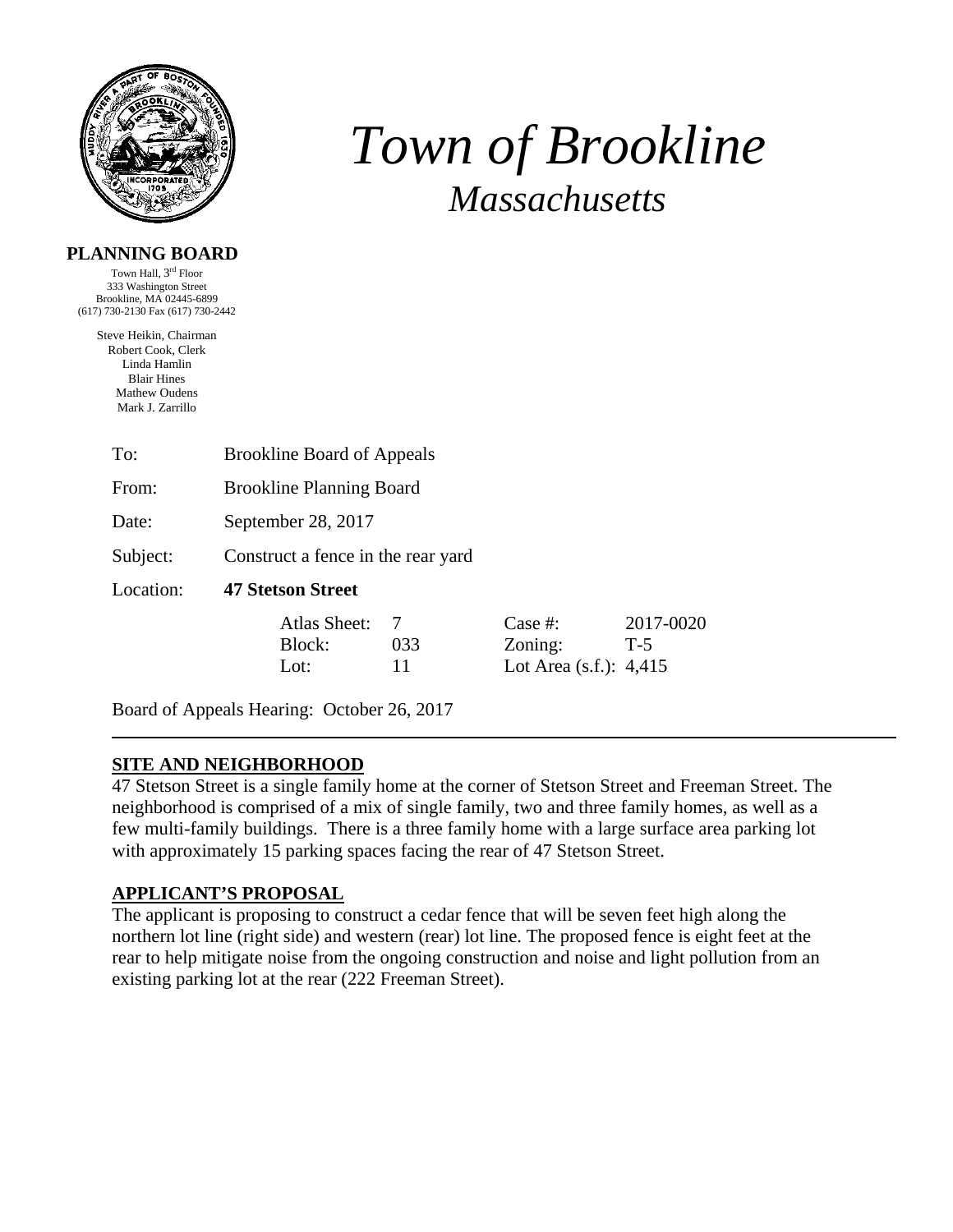## **FINDINGS Section 5.74** – Fences and terraces in rear yards

| <b>Fence Height</b> | <b>Allowed</b> | <b>Existing</b> | <b>Proposed</b> | <b>Finding</b>  |
|---------------------|----------------|-----------------|-----------------|-----------------|
| Height (right side) | 7'             | $7^{\circ}$     | $7^,$           | Complies        |
| Height (rear)       | 7,             | 7'              | 8'              | Special Permit* |

\*The Zoning Board of Appeals may allow a fence to exceed 7 feet at the rear by Special Permit if it can determine that it is warranted to mitigate noise or other detrimental impact.

## **PLANNING BOARD COMMENTS**

The Planning Board is supportive of this proposal for an eight foot high fence at the rear of this home. The noise from ongoing construction as well as the general use of the parking lot will be mitigated by the added height. Additionally, the applicant submitted a letter of support from the rear abutter at 222 Freeman Street LLC that states they are in full support of the application.

### **Therefore, the Planning Board recommends approval of the site plan dated 2/14/2000 by Michael Prodanou Associates to construct a fence at the rear**, **subject to the following conditions:**

- 1. Prior to the issuance of a building permit, the applicant shall submit (3) final site plans and fence dimensions, subject to the review and approval of the Assistant Director of Regulatory Planning.
- 2. Prior to the issuance of a building permit, the applicant shall submit to the Building Commissioner for review and approval for conformance to the Board of Appeals decision: 1) a final site plan stamped and signed by a registered architect; and 2) evidence that the Board of Appeals decision has been recorded at the Registry of Deeds.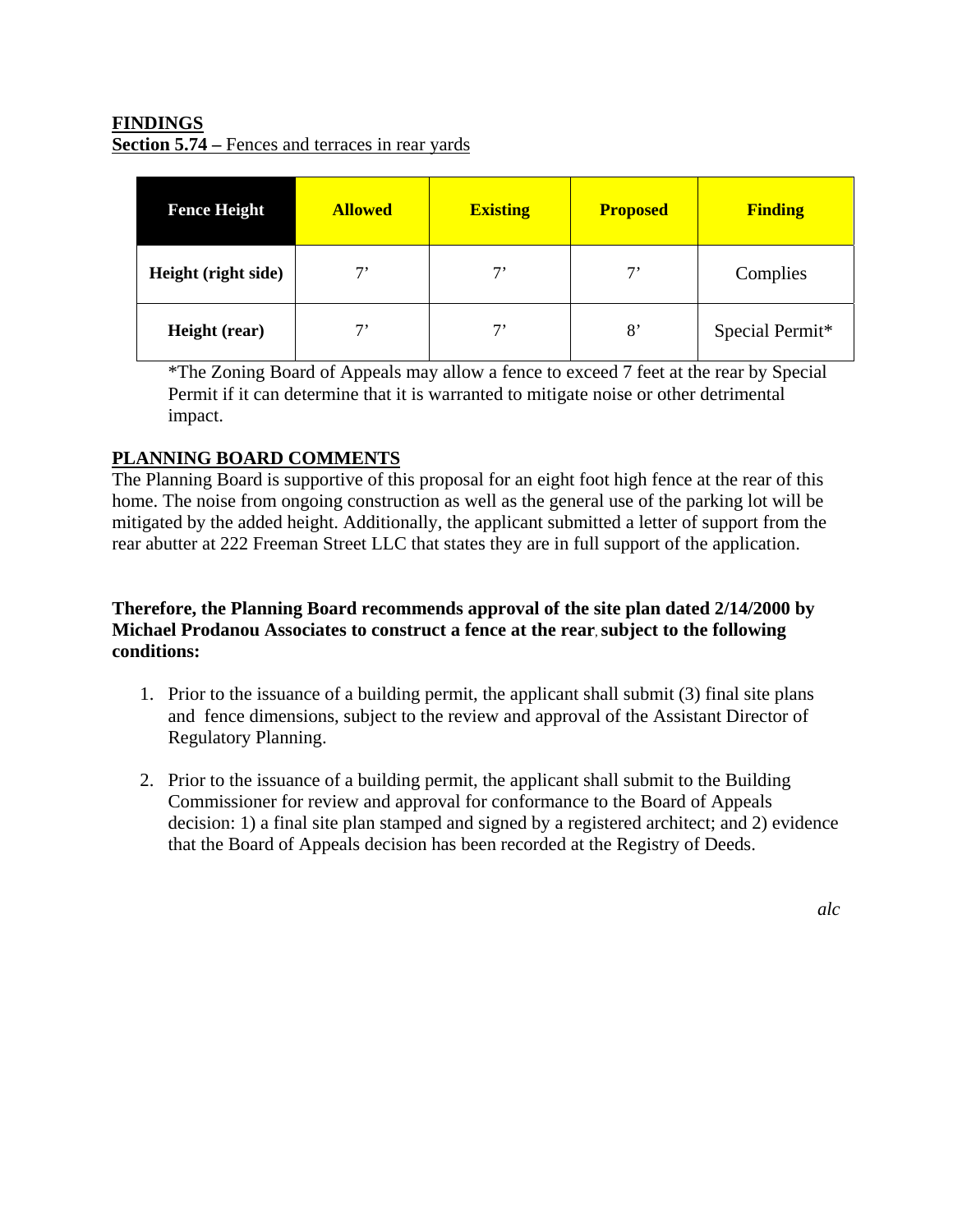